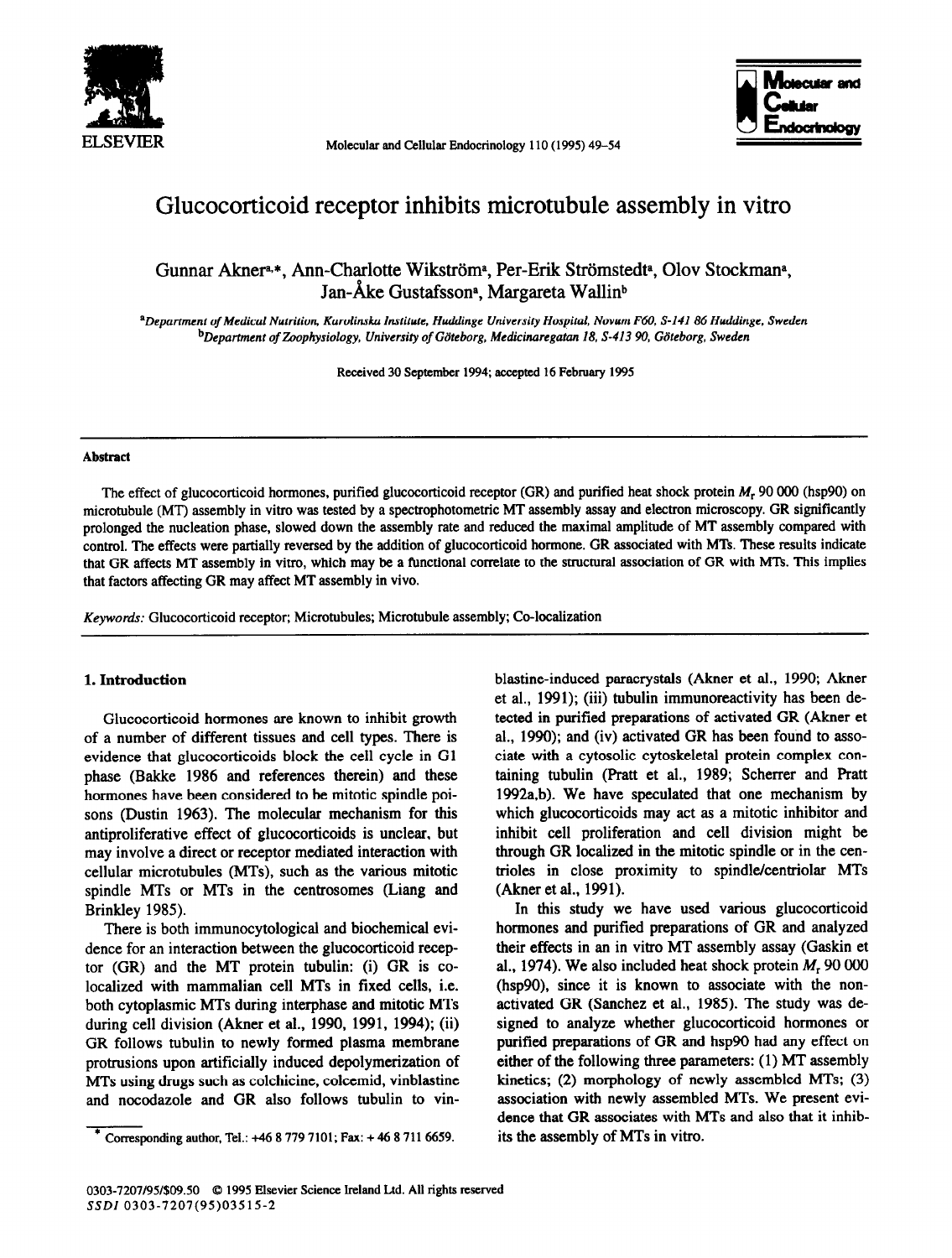#### *2.* **Materials and methods**

#### *2.1. Purification of GR*

Activated GR was purified from rat liver cytosol by sequential chromatography on phosphocellulose, DNAcellulose and DEAE-Sepharose as described by Wrange et al. (1979). The final product held a protein concentration of  $5-12 \mu g/ml$  (50-120 nM) in ETG buffer (1 mM EDTA, 20 mM Tris-HCl, pH 7.8, 10% (v/v) glycerol with 120 mM NaCl and 1 mM dithiothreitol, DTT).

#### 2.2. *Purijicarion of hsp90*

*Hsp90* was purified from rat liver cytosol by a twostep procedure as previously described (Denis, 1988). The eluate was either lyophilized or frozen in EP buffer (1 mM EDTA, 20 mM Na-phosphate, pH 7.4 with 100 mM NaCl) with a protein concentration of 0.3 mg/ml  $(3.3 \,\mu M)$ .

#### 2.3. Preparation of tubulin

Bovine brains were obtained from a local slaughterhouse and the MT proteins were prepared by two cycles of temperature-dependent assembly-disassembly in MT polymerization (PM) buffer with 1 mM GTP (PM buffer: 100 mM PIPES, 0.5 mM MgSO<sub>4</sub>, pH 6.8) as described (Wallin et al., 1985). The proteins were drop-frozen and stored in liquid nitrogen. These MT proteins are referred to as MTP and consist of approximately 80% tubulin and 20% MT associated proteins (MAPs) (Fridén et al., 1988).

#### 2.4. In *vitro MT assembly assay*

Assembly of MT proteins at 2 mg/ml was started by placing the cuvette in a spectrophotometer at  $+37^{\circ}$ C in a thermostated cuvette holder. The heat-induced increase in turbidity was monitored by the apparent increase in absorbance at 350 nm using an Ultrospec III<sup>®</sup> spectrophotometer (Pharmacia Biotech, Uppsala, Sweden). The absorbance at 350 nm is proportional to the weight concentration of assembled long MTs and the change in absorbance at 350 nm over time can therefore be used as a measure of the amount of MT assembly (Gaskin et al., 1974; Wallin et al., 1988). The assembly of MTs can be divided into three different phases: nucleation, elongation and steady state. A typical control assembly curve is shown in Fig. 1. We defined three parts of the curve: (i)  $lag = nucleation phase = the time from placing the cuvette$ in the spectrophotometer at  $+37^{\circ}$ C until onset of assembly; (ii) slope  $=$  the maximal slope of the assembly curve derived as  $y/x$ ; (iii) amplitude = the maximal increase in MT assembly at the steady state phase. The effects of the test substances were analyzed by adding them before the onset of assembly at  $+4^{\circ}$ C, either with or without preincubation.

The following test substances were added to the MT assembly buffer: (1) GR at a final assay concentration of 43-55 nM; (2) hsp90 at a final assay concentration of

 $12 \mu M$  (lyophilized material) or 0.18-1.1  $\mu$ M (frozen material), respectively; (3) steroid hormones (dexamethasone, cortisol,  $\beta$ -estradiol) were diluted from stock solutions of  $10^{-2}$  M in ethanol to final assay concentrations of  $10^{-4}$ -10<sup>-6</sup> M; (4) bovine serum albumin was diluted in PM buffer to a final assay concentration of 2 mg/ml (30  $\mu$ M). The volumes were chosen such that the assembly mixture did not contain more than 2.8% (v/v) final ethanol concentration and that the total added volume of test substance did not exceed half of the total MT assembly buffer volume. Control buffers were: (a) PM buffer with or without  $1\%$  (v/v) ethanol; (b) ETG buffer; (c) EP buffer. After the reaction had reached a stable steady state phase, the lag, slope and amplitude were measured from each assembly curve, pooled and analyzed statistically. Since the GR and hsp90 buffers contained components possibly affecting the MT assembly assay, comparisons were made between on the one hand ETG or EP buffer and PM buffer and on the other between GR and ETG buffer as well as between hsp90 and EP buffer (see Discussion in Section 4).

#### 2.5. *Starisrical analysis*

The mean values were calculated for each effect parameter (lag, slope, amplitude) and the differences between controls and the corresponding test substances were analyzed by Student's t-test.

#### 2.6. *Electron microscopy*

Light scattering analysis does not reveal the morphology of the newly assembled MTs; aberrant forms or aggregates can scatter light in the same range as normal MTs (Gaskin and Kress, 1977; Sharp and Perry, 1985; Chaudoreille et al., 1991). This might be incorrectly interpreted as a lack of effect or a stimulation of the assembly. The MT assembly studies were therefore supplemented by ultrastructural analysis. After MT assembly had reached a stable steady state phase, with or without added test substance, a drop of MT solution was applied to a Formvar-coated copper grid. After 20 s, the grid was dried with filter paper and stained with  $1 \%$  (v/v) uranyl acetate. Specimens were viewed in a Zeiss 902 A transmission electron microscope (Carl Zeiss, Oberkochen, Germany).

#### 2.7. Gel *electrophoresis*

*The* SDS-PAGE electrophoresis was performed in 7.2% (w/v) separating gels as previously described (Akner et al., 1992). The samples were prepared as follqws. After the newly assembled MTs, with or without added test substance, had reached a stable steady state phase, the mixture was immediately centrifuged at  $180\,000 \times g$  for 5 min in an Airfuge@ ultracentrifuge (Beckman Instruments, Palo Alto, CA, USA) allowing the newly formed MTs to be pelleted. The supernatant  $(175 \mu l)$  was carefully separated from the pellet and both samples were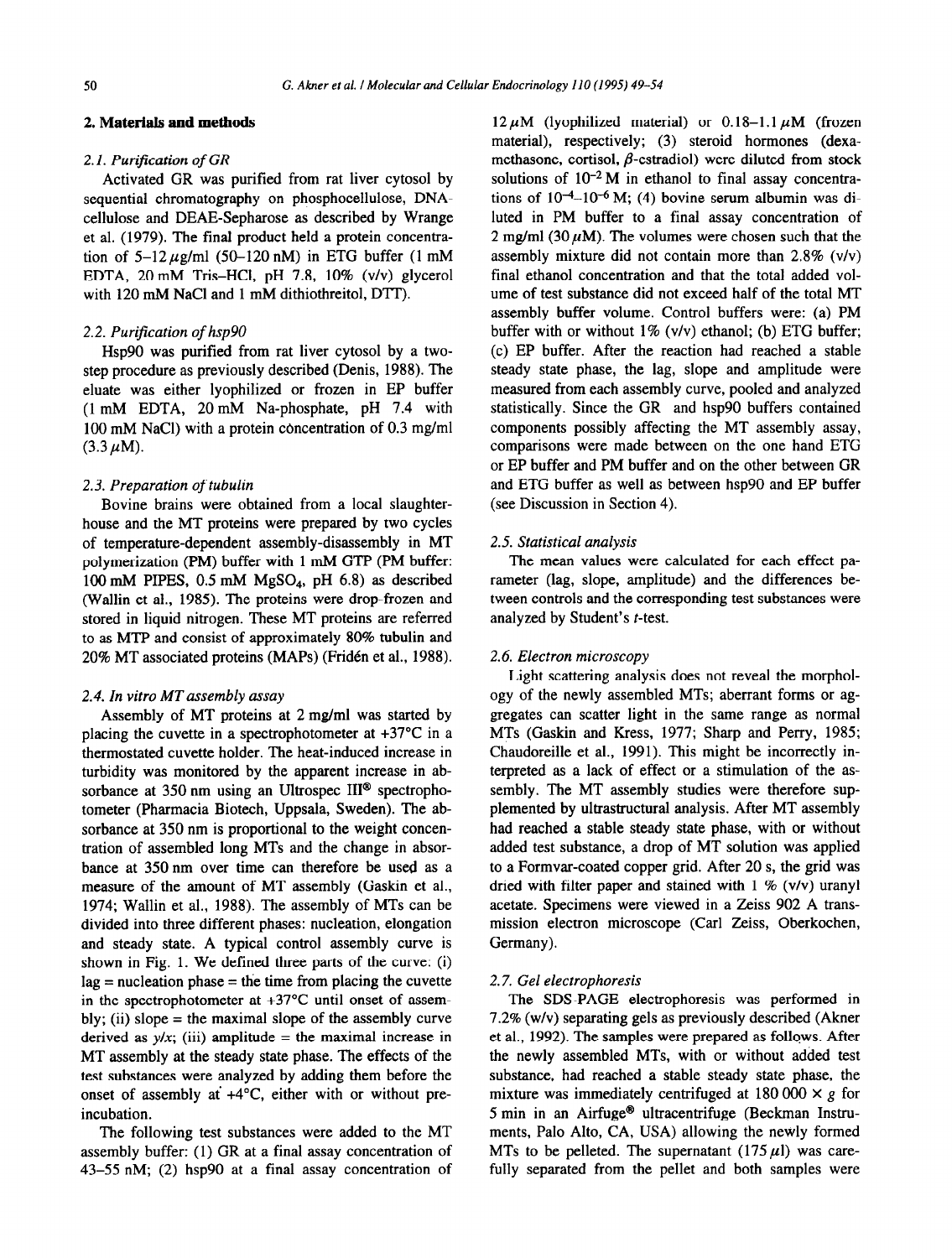promptly mixed with 175 and  $150~\mu$ l of sample buffer, respectively, boiled for 3 min at 100°C and frozen at -20°C. On the day of analysis, the samples were thawed, sheared through a syringe and applied to the gel.

#### 2.8. *Western immunoblotting*

Proteins were transferred from the SDS-PAGE gel to nitrocellulose (NC) filters as previously described (Akner et al., 1992). Filter strips were then incubated with monoclonal mouse anti-rat liver GR antibodies 'mabl' and 'mab7' produced in our laboratory (Okret et al., 1984) with final protein concentrations of  $10-20 \mu$ g/ml followed by secondary horse radish peroxidase labeled antibodies as described (Akner et al., 1992). 'Mabl' was produced as conventional ascites, while 'mab7' was produced by a Diacult<sup>®</sup> system (Sjögren-Jansson and Jeansson, 1985). Both anti-GR antibodies were protein A purified.

#### 2.9. *Chemicals*

Dexamethasone, cortisol,  $\beta$ -estradiol and bovine serum albumin were analytical grade products obtained from Sigma, St Louis, MO, USA.

#### 3. **Results**

The results of addition of the test substances to MTP are shown in Table 1. Each experiment was repeated several times as indicated in the table. There were no differences whether the test substances were allowed to preincubate for 5-10 min or if MT assembly was allowed to start immediately after mixing the assembly components.

#### Table 1

Effects of different test substances on MTP assembly

*Buffer controls.* Addition of 2.8% (v/v) ethanol or dilution of the assembly buffer with 25-50% (v/v) EP buffer did not cause any significant change compared with the control assembly curves. A similar dilution of the assembly mixture with ETG buffer did not affect the amplitude, but significantly prolonged the lag phase  $(P < 0.05)$  and reduced the slope  $(P < 0.01)$  compared with PM buffer with or without ethanol.

*CR. The* effects of GR are illustrated in Table 1 and Fig. 1. Purified, activated GR at 43-55 nM significantly reduced the amplitude compared with both ETG and PM buffer controls. Moreover, GR caused a further significant prolongation of the lag phase and reduction of the slope compared with ETG buffer. When adding GR and dexamethasone together before onset of assembly, the amplitude was still significantly reduced compared with control, but the lag and slope were not different from control. Without addition of GTP to the PM buffer GR by itself did not induce MT assembly (not shown).

There were no significant effects of either dexamethasone, cortisol (not shown),  $\beta$ -estradiol, hsp90 or bovine serum albumin (not shown) on the MT assembly curve.

#### **3. I.** *MT assembly kinetics* 3.2. *Morphology of newly assembled MTs*

Electron microscopic evaluation revealed that the newly polymerized MTPs exhibited a normal MT morphology (not shown). Both ETG buffer as well as GR in ETG buffer induced a similar small degree of aggregation. None of the test substances, i.e. GR, hsp90 or steroid hormones, at the final assembly concentrations mentioned

| Test substance                                | Lag  |      |            | Slope |           |            | Amplitude |           |            |
|-----------------------------------------------|------|------|------------|-------|-----------|------------|-----------|-----------|------------|
|                                               | Mean | SD   | $P$ -value | Mean  | <b>SD</b> | $P$ -value | Mean      | <b>SD</b> | $P$ -value |
| A. Steroid hormones                           |      |      |            |       |           |            |           |           |            |
| PM buffer/ethanol control $(n = 7)$           | 1.1  | 0.11 |            | 6.3   | 0.43      |            | 0.42      | 0.06      |            |
| Dex $10^{-4}$ M (n = 3)                       | 1.0  | 0.11 |            | 6.0   | 0.10      |            | 0.42      | 0.07      |            |
| Dex $10^{-5}$ M $(n = 7)$                     | 1.2  | 0.17 |            | 5.9   | 0.97      |            | 0.39      | 0.06      |            |
| Dex $10^{-6}$ M (n = 3)                       | 1.3  | 0.06 |            | 57    | 0.92      |            | 0.38      | 0.08      |            |
| $\beta$ -Estradiol 10 <sup>-5</sup> M (n = 2) | 1.1  | 0.21 |            | 7.0   | 0.92      |            | 0.47      | 0.02      |            |
| B. GR                                         |      |      |            |       |           |            |           |           |            |
| ETG buffer $(n = 3)$                          | 1.4  | 0.06 |            | 3.6   | 0.26      |            | 0.38      | 0.01      |            |
| GR 43-55 nM $(n = 5)$                         | 1.7  | 0.12 | < 0.01     | 1.6   | 0.17      | < 0.001    | 0.35      | 0.01      | < 0.01     |
| GR 31-62 nM + Dex $10^{-5}$ M (n = 3)         | 1.2  | 0.06 |            | 3.8   | 1.07      |            | 0.34      | 0.01      | < 0.01     |
| C. Hsp90                                      |      |      |            |       |           |            |           |           |            |
| EP buffer $(n = 1)$                           | 1.2  |      |            | 6.4   |           |            | 0.42      |           |            |
| Hsp90 12 $\mu$ M, lyophilized (n = 2)         | 1.2  | 0.14 |            | 7.3   | 0.42      |            | 0.46      | 0.02      |            |
| Hsp90 0.18–1.1 $\mu$ M, EP buffer (n = 2)     | 1.2  | 0.14 |            | 7.1   | 1.06      |            | 0.46      | 0.06      |            |

Mean effects of test substances on the MTP assembly curve in terms of lag (minutes), slope and amplitude  $(\Delta$  amplitude units) compared to the respective buffer controls within each group, A-C. Statistically significant differences within each group in relation to control with the respective buffer only are indicated by the *P-value. Dex =* dexamethasone. For other abbreviations, see text.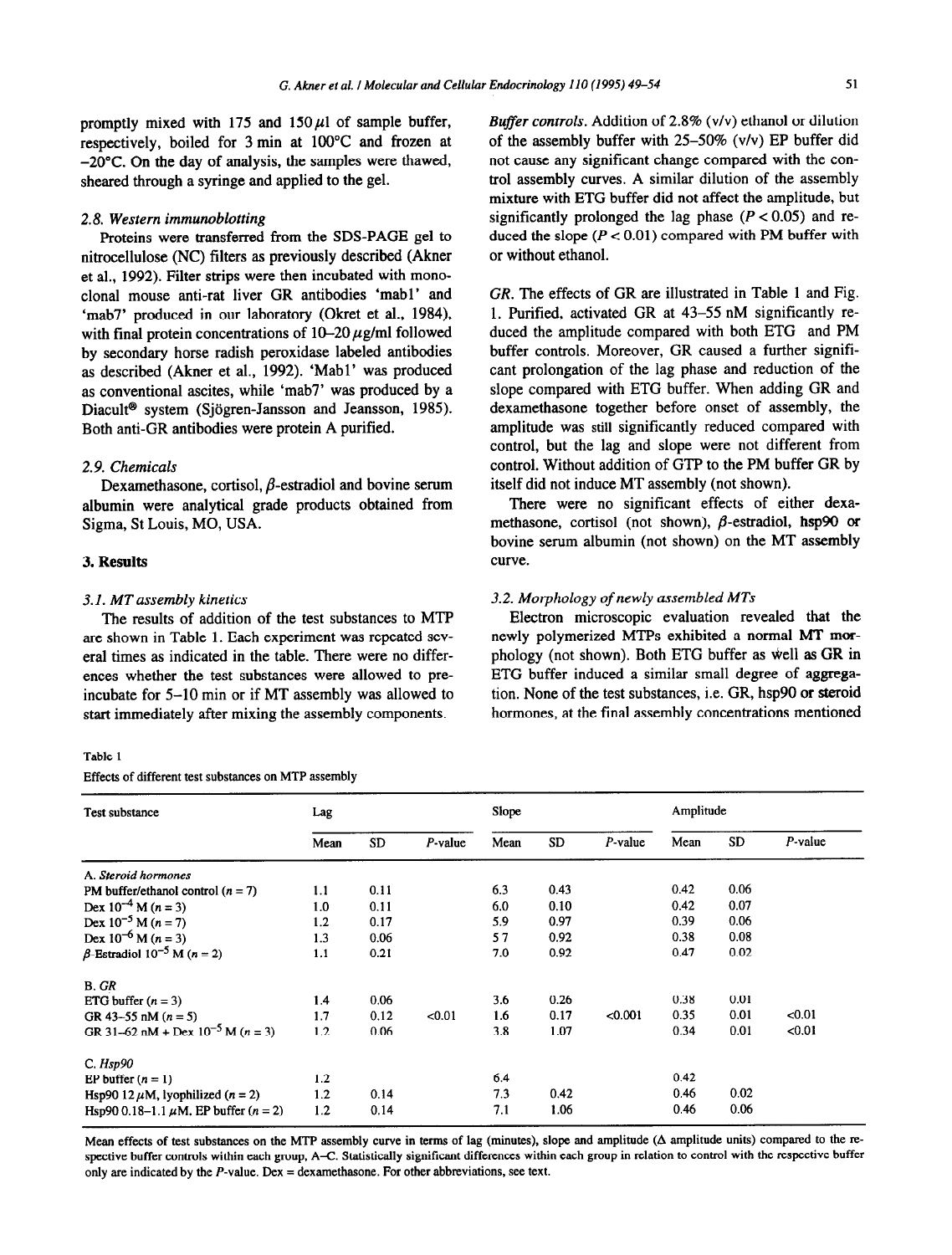

Fig. 1. Effect of glucocorticoid receptor (GR) on microtubule (MT) assembly. The figure shows two representative experiments where putified bovine brain MT proteins were assembled in the absence (control) or presence (GR) of purified rat liver GR. The control curve corresponds to ETG buffer without GR. a, b and c refer to the control curve,  $a_1$ ,  $b_1$  and  $c_1$  illustrate the effect of GR. GR causes a prolongation of the lag phase  $(a_1)$  and a reduction of both the slope  $(b_1)$  and the amplitude  $(c_1)$  of MT assembly.

above, induced any detectable structural MT aberrations (not shown). Purified GR added directly to the EM grid did not produce any aggregates (not shown).

#### 3.3. *Association of GR with newly assembled MTs*

Western immunoblots showed that activated GR, when added at the onset of MT assembly, was present both in the supematant and the pellet fraction of the polymerization mixture at steady state (Fig. 2). This was observed with both of the used anti-GR antibodies. GR alone without MTP could not be pelleted (not shown). This indicates that activated GR associates with MTs during assembly.

#### 4. **Discussion**

We have previously shown that GR exhibits both a nuclear and an extranuclear distribution in mammalian cells, where it co-stains (Akner et al., 1990, 1991) and copurifies (Akner et al., 1990) with the MT protein tubulin. The present study provides evidence that GR also associates with and affects the polymerization pattern of assembled MTs. This is in line with the results of Pratt et al. (1989) who showed that GR in L-cell cytosol is converted from soluble to particulate form under conditions that favor tubulin polymerization. Furthermore, the activated GR has been shown to associate with a cytoskeletal protein complex containing tubulin; DNA binding was not required for this association (Scherrer and Pratt, 1992a,b). Thus, there is now evidence that GR associates with MTs using both purified and cytosolic proteins.

The observed association between GR and MTs may be due to protein-protein interaction between GR and tubulin or between GR and one of the MAPS in the MTP assembly mixture. One may speculate that GR itself is a MAP and interacts with the  $\alpha\beta$ -tubulin polymer in a similar manner as other MAPS. Several MAPS contain a highly conserved MT binding motif (Lewis et al., 1988). By computer-assisted homology screening, we have compared the primary amino acid sequences of, on the one hand, human GR (Hollenberg et al., 1985) and on the other, published sequences of MAP-1B (Noble et al., 1989), MAP-2 (Lewis et al., 1988) and tau (Lee et al., 1988) without finding that GR contains any significant homology with the reported MT binding motifs.

GR at 43-55 nM concentration induced a significant inhibition of MT assembly, whereas glucocorticoid hormones,  $\beta$ -estradiol or hsp90 did not show any effects compared to controls. The GR buffer (ETG) alone slowed down the assembly process, while the addition of GR further significantly reduced the assembly speed and also reduced the amplitude. We observed a similar degree of aggregation with ETG buffer alone and with GR in ETG, respectively, indicating that this buffer causes some degree of aggregation of MTP during assembly. EP buffer also gave rise to some smaller aggregates. It would have



Fig. 2. Association of GR and tubulin. GR was added to the MT protein mixture, MTs were allowed to polymerize for 15 min and the supernatant was separated from the pellet. The figure shows Western immunoblots of the supernatant  $(a,b)$  and pellet  $(c,d)$  fractions at a stable steady state phase, detected by monoclonal antibodies against GR (Okret et al., 1984). a,c, 'mab7'; b,d, 'mab1' Molecular weight  $\times 10^{-3}$ is indicated to the left.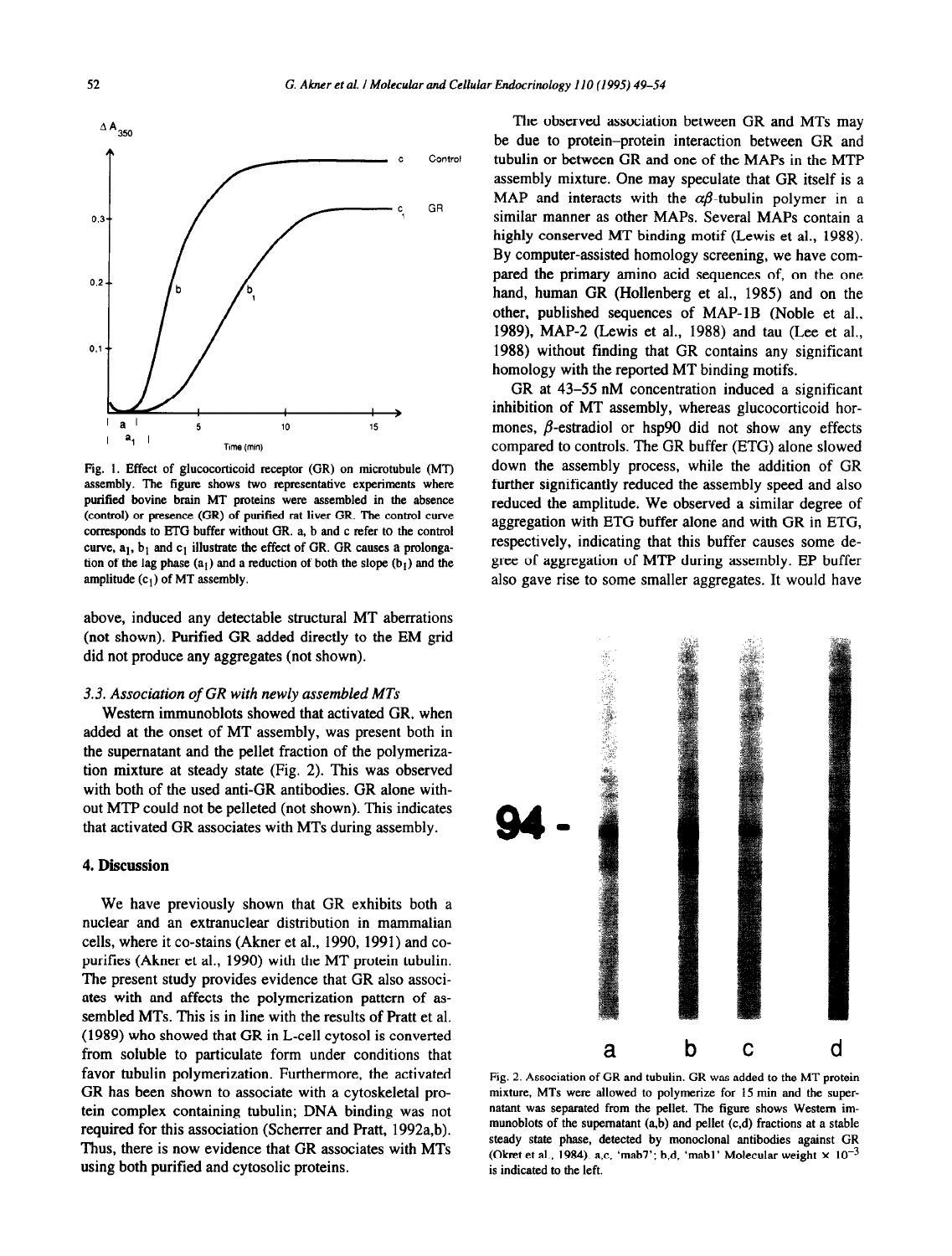been preferable to dilute GR in PM buffer alone without introducing the problem of buffer mixing. Since GR is an unstable molecule, we decided to maintain the buffer conditions previously shown to keep the protein intact (Wrange et al., 1979). The GR protein was not affected by the limited dilution with PM buffer as judged from the intact  $M_r$  94 kDa species detected by immunoblotting (Fig. 2). The effect of combined addition of activated GR and glucocorticoid hormone indicates that glucocorticoids may somewhat reduce the effect of activated GR on MT assembly. We added 'activated' GR, i.e. GR exhibiting specific DNA binding activity after being dissociated from hsp90, induced by the combined effect of glucocorticoids and heat during GR purification. The degree of dissociation of glucocorticoid from GR during sample preparation and during the MT assembly assay is unknown, however, the observed effect of further addition of hormone to GR indicates some degree of hormone dissociation. The observation that the conversion of GR from a soluble to a particulate form is inhibited by molybdate (Pratt et al., 1989) may be indicative of a different effect of non-activated and activated GR, respectively, on MT assembly. It is thus possible that non-activated GR transduces a larger modulatory effect by glucocorticoids on MTs; we were, however, not able to test this hypothesis owing to the lack of purified, non-activated GR.

There were no detectable effects of hsp90 alone. Preliminary experiments where GR and hsp90 have been added together have not yielded any consistent results.

#### 4.1. *Interaction between glucocorticoid hormones and MTs*

There are previous reports in the literature that glucocorticoid hormones may affect MTs; control rat  $C_6$  glioma cells (clone STl) seldom display a defined MT network, but rather a 'dispersed' tubulin pattern (Armelin and Armelin, 1983). Incubation of these cells with 700 nM cortisol for 48 h induced the formation of a typical, colchicine sensitive MT network in most of the cells (Armelin and Armelin, 1983). Treatment of a human cervix cancer cell line, NHIK 3025, with 100 nM dexamethasone for 4 days induced morphological changes of MTs (Bakke, 1986). The effect was counteracted by simultaneous treatment with the glucocorticoid antagonist RU 38486, indicating involvement of GR (Bakke, 1986). It is unclear how these findings relate to the results presented here.

On simultaneous application of cortisone and colchicine, cortisone was found to decrease the effect of colchicine on the mitotic ratio, both in the rat epidermis and the outer orbital gland (Isotalo and Teir, 1953). This is in line with the previously described apparent antagonistic effects between cortisone and colchicine (Dustin, 1963).

According to a recent report, glucocorticoid-induced gene expression is maintained in the absence of intact microtubules (Szapary et al., 1994). This does not rule out the possibility that extranuclear and/or extragenomic actions by glucocorticoids may be of importance in the regulation of, e.g. MT homeostasis.

#### 4.2. *Interaction between other steroid hormones and MTs*

Both natural and synthetic estrogens have been reported to inhibit tubulin assembly and induce structural MT aberrations, which may produce, e.g. mitotic arrest and aneuploidy (Rao and Engelberg, 1967; Tucker and Barrett, 1986; Sato et al., 1987; Wheeler et al., 1987; Chaudoreille et al., 1991). The synthetic non-steroidal estrogen and carcinogen, diethylstilbestrol (DES), has been shown to bind to the colchicine site on tubulin and to exert a dose-dependent effect on tubulin assembly (Hartley-Asp et al., 1985; Sharp and Parry, 1985; Chaudoreille et al., 1991) and cell growth (Tucker and Barrett, 1986) in vitro. 17 $\beta$ -Estradiol significantly and reversibly decreases MT number and length in rat endometrial epithelial cells after only 35 s incubation (Szego et al., 1988). 17 $\beta$ -Estradiol has been shown to reverse formation of vinblastine-induced MT-containing paracrystals (Wilson et al., 1982) and DES protects rats from the toxicity of vinblastine in vivo (Cutts, 1968). Colchicine inhibits the  $17\beta$ -estradiol-induced uterine water retention (Wilson et al., 1982; Alexandre et al., 1988). Intracerebroventricular injection of colchicine to guinea pigs induces the appearance of both estrogen receptor (ER) and progestine receptor (PR) immunoreactivity in atypical brain areas, indicating intracellular interaction between ER and MTs as well as PR and MTs in some neurons (Blaustein and Olster, 1993).

There is also evidence in support of a transient interaction between the calcitriol (vitamin D3) receptor and MTs during the initial phase (O-3 min) of calcitriol interaction with the cell (Barsony and McKoy, 1992). Finally, there is immunocytological evidence that some steroid hormones such as  $17\beta$ -estradiol, progesterone and testosterone localize at the pericentriolar material (Nenci and Marchetti, 1978), which is known to contain MTs (Gould and Borisy, 1977). Several MAPS are able to induce MT assembly in vitro and it has been speculated that they may exert similar functions in vivo (Weingarten et al., 1975; Hiller and Weber, 1978). It is thus conceivable that also other proteins, e.g. GR, may affect the MT assembly process. Taken together, the results in this study indicate that GR inhibits MT assembly and that this inhibition may be modulated by glucocorticoid hormones.

#### **Acknowledgments**

**The** authors wish to thank Ulla Svedin for valuable help with the electron microscopic examinations. The skillful work by Marika Rönnholm regarding purification of hsp90 and production of monoclonal anti-GR and antihsp90 antibodies is greatly appreciated. This work was supported by grants from the Swedish Medical Research